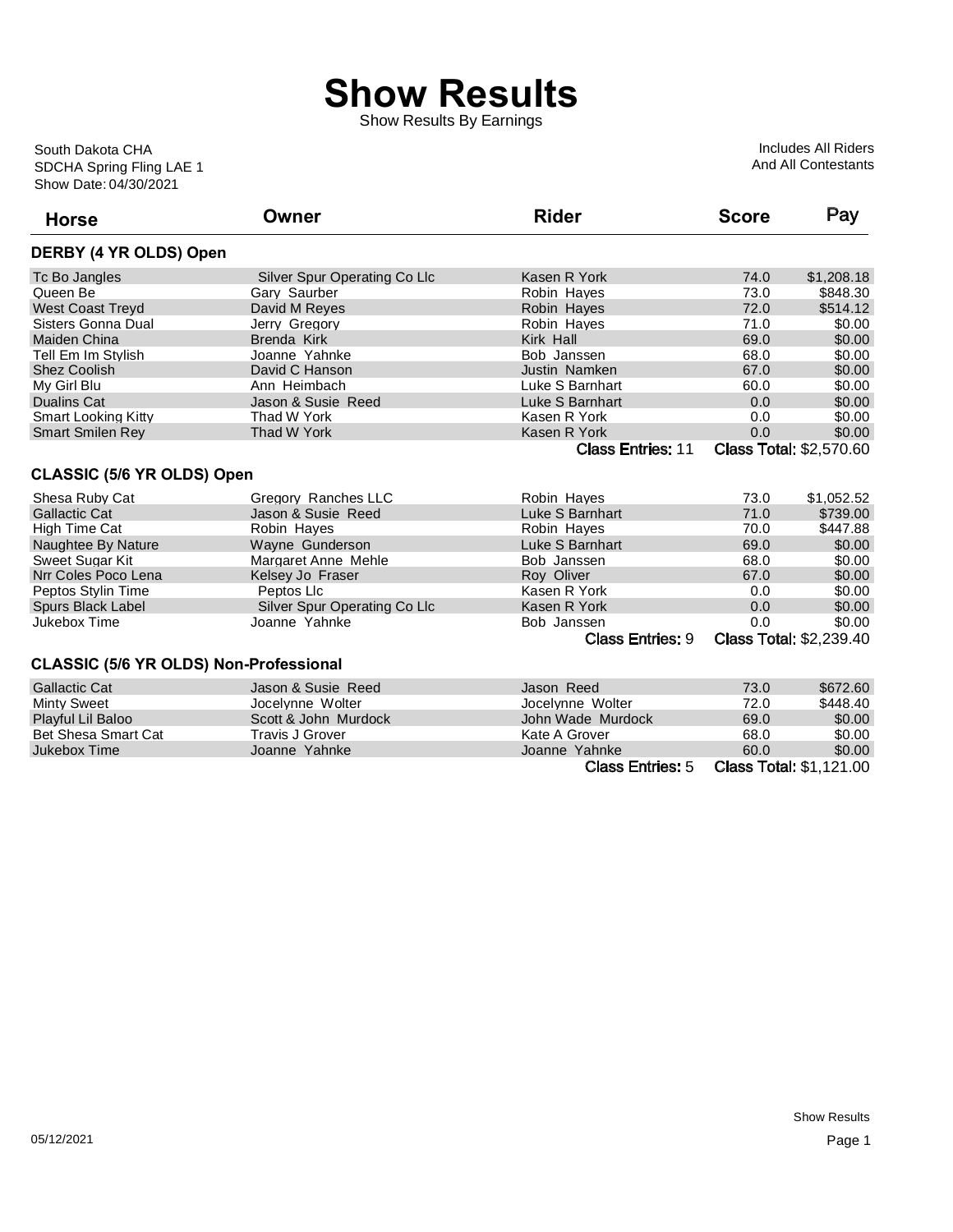## **Show Results**

Show Results By Earnings

Show Date: 05/01/2021 SDCHA Spring Fling LAE 2 South Dakota CHA

Includes All Riders And All Contestants

| <b>Horse</b>                                  | Owner                        | <b>Rider</b>             | <b>Score</b> | Pay                            |
|-----------------------------------------------|------------------------------|--------------------------|--------------|--------------------------------|
| DERBY (4 YR OLDS) Open                        |                              |                          |              |                                |
| Queen Be                                      | Robin Hayes                  | Robin Hayes              | 73.0         | \$1,130.35                     |
| <b>Smart Looking Kitty</b>                    | Thad W York                  | Kasen R York             | 72.5         | \$793.65                       |
| My Girl Blu                                   | Ann Heimbach                 | Luke S Barnhart          | 72.0         | \$481.00                       |
| Shez Coolish                                  | David C Hanson               | Justin Namken            | 71.0         | \$0.00                         |
| <b>Sisters Gonna Dual</b>                     | Jerry Gregory                | Robin Hayes              | 70.0         | \$0.00                         |
| <b>Dualins Cat</b>                            | Jason & Susie Reed           | Luke S Barnhart          | 69.0         | \$0.00                         |
| <b>West Coast Treyd</b>                       | David M Reyes                | Robin Hayes              | 68.0         | \$0.00                         |
| Tc Bo Jangles                                 | Silver Spur Operating Co Llc | Kasen R York             | 67.0         | \$0.00                         |
| <b>Smart Smilen Rey</b>                       | Thad W York                  | Kasen R York             | 60.0         | \$0.00                         |
| Tell Em Im Stylish                            | Joanne Yahnke                | Bob Janssen              | 0.0          | \$0.00                         |
|                                               |                              | <b>Class Entries: 10</b> |              | <b>Class Total: \$2,405.00</b> |
| <b>CLASSIC (5/6 YR OLDS) Open</b>             |                              |                          |              |                                |
| <b>Gallactic Cat</b>                          | Jason & Susie, Reed          | Luke S Barnhart          | 74.0         | \$1,052.52                     |
| Sweet Sugar Kit                               | Margaret Anne Mehle          | Bob Janssen              | 72.0         | \$739.00                       |
| <b>High Time Cat</b>                          | Robin Hayes                  | Robin Hayes              | 71.5         | \$447.88                       |
| Stella Merada                                 | Gregory Ranches LLC          | Robin Hayes              | 71.0         | \$0.00                         |
| Naughtee By Nature                            | Wayne Gunderson              | Luke S Barnhart          | 71.0         | \$0.00                         |
| Shesa Ruby Cat                                | Gregory Ranches LLC          | Robin Hayes              | 70.0         | \$0.00                         |
| Spurs Black Label                             | Silver Spur Operating Co Llc | Kasen R York             | 0.0          | \$0.00                         |
| Peptos Stylin Time                            | Peptos Llc                   | Kasen R York             | 0.0          | \$0.00                         |
| Jukebox Time                                  | Joanne Yahnke                | Bob Janssen              | 0.0          | \$0.00                         |
|                                               |                              | <b>Class Entries: 9</b>  |              | <b>Class Total: \$2,239.40</b> |
| <b>CLASSIC (5/6 YR OLDS) Non-Professional</b> |                              |                          |              |                                |
| <b>Minty Sweet</b>                            | Jocelynne Wolter             | Jocelynne Wolter         | 73.0         | \$821.64                       |
| <b>Bet Shesa Smart Cat</b>                    | <b>Travis J Grover</b>       | Kate A Grover            | 72.0         | \$547.76                       |
| Sallie Jean                                   | <b>Barlow Livestock Inc.</b> | Glenn Barlow             | 71.0         | \$0.00                         |
| Smoother Than U                               | Thad W York                  | Thad W York              | 70.0         | \$0.00                         |
| <b>Gallactic Cat</b>                          | Jason & Susie Reed           | Jason Reed               | 64.0         | \$0.00                         |
| Jukebox Time                                  | Joanne Yahnke                | Joanne Yahnke            | 60.0         | \$0.00                         |
| Playful Lil Baloo                             | Scott & John Murdock         | John Wade Murdock        | 0.0          | \$0.00                         |
|                                               |                              | <b>Class Entries: 7</b>  |              | <b>Class Total: \$1,369.40</b> |